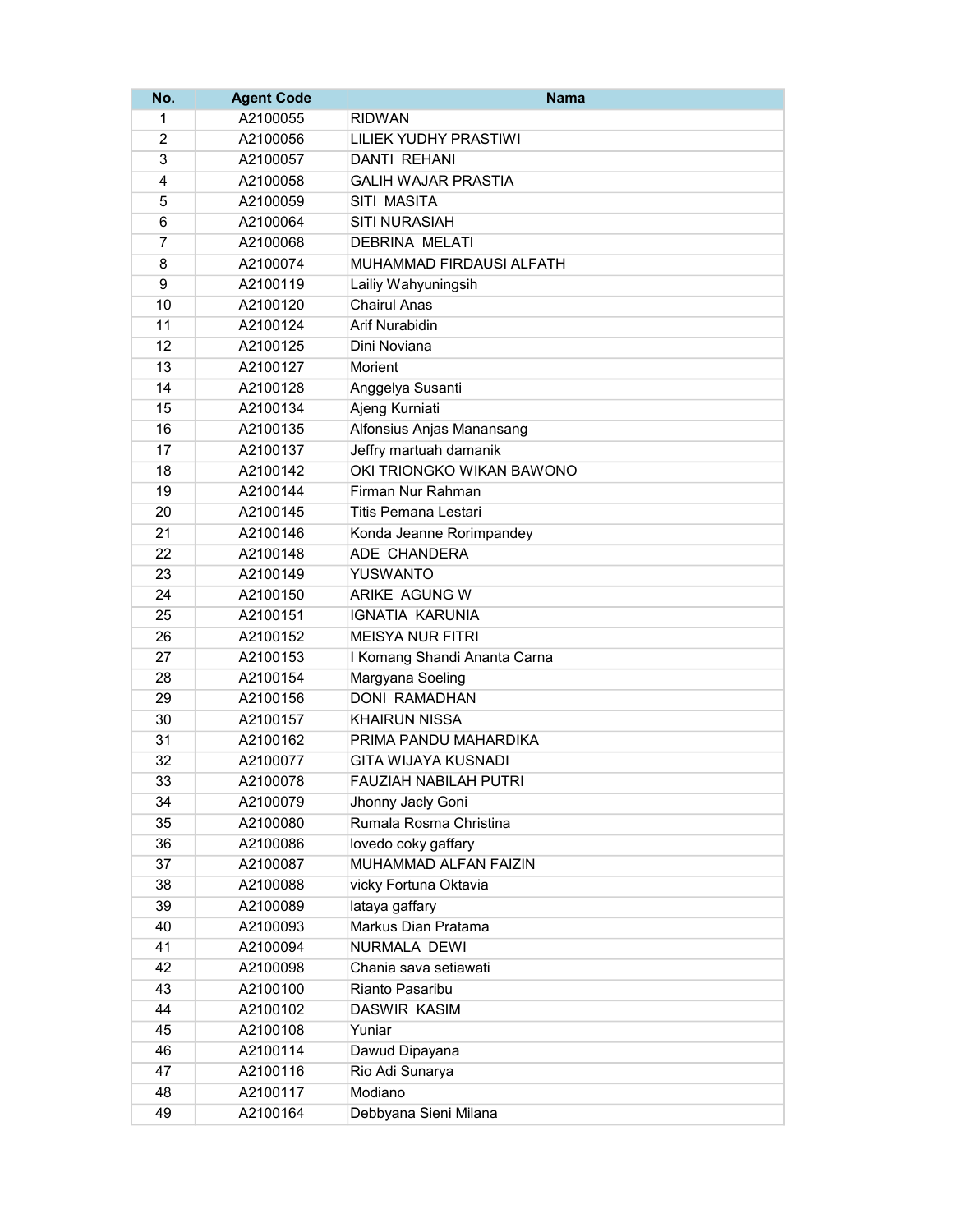| 50 | A2200002 | Rian Ardiyansyah                |
|----|----------|---------------------------------|
| 51 | A2200003 | Muslindawati                    |
| 52 | A2200006 | Cindy Oktalinda                 |
| 53 | A2200007 | Desi Maulidya                   |
| 54 | A2200010 | Hera Agustina                   |
| 55 | A2200014 | RIAN ADI SATRIANTO              |
| 56 | A2200017 | Hassfhi Arwendo Wongso          |
| 57 | A2200018 | Rio Sulistya W.S                |
| 58 | A2200019 | <b>EGA HERDHIANTA</b>           |
| 59 | A2200020 | Dimas Yulianto                  |
| 60 | A2200021 | Nova Silvana                    |
| 61 | A2200024 | mirelle volenta                 |
| 62 | A2200026 | ELIZABETH REBECCA S             |
| 63 | A2200029 | Sukmawati                       |
| 64 | A2200030 | Era Januwita                    |
| 65 | A2200031 | Yuliana                         |
| 66 | A2200033 | Iqbal Rizky Elyazar             |
| 67 | A2200034 | Nurul Akhidah                   |
| 68 | A2200035 | Meiliya                         |
| 69 | A2200036 | Rina Arianti Savitri            |
| 70 | A2200038 | KHUSNUL CHOTIMAH                |
| 71 | A2200039 | <b>JOSEPH PARTOGI SILITONGA</b> |
| 72 | A2200040 | Ati Herawati                    |
| 73 | A2200043 | RONI PASRAH SILITONGA           |
| 74 | A2200044 | MATIH B ABD ROHIM               |
| 75 | A2200046 | <b>TEGUH EKO WINIHARTO</b>      |
| 76 | A2200048 | Intania Permatasari             |
| 77 | A2200054 | <b>REZA BASKORO</b>             |
| 78 | A2200055 | Yola Desita Nurasiah            |
| 79 | A2200056 | ANNISA INDAHTYAS M S            |
| 80 | A2200059 | <b>DEASY RICKAWATI</b>          |
| 81 | A2200060 | <b>AGNES LUWIZA</b>             |
| 82 | A2100014 | <b>DEWI SHARON</b>              |
| 83 | A2100015 | TITRI FAJAR UTARI               |
| 84 | A2100016 | NENENG WARDAH JAMILAH           |
| 85 | A2100017 | <b>IKA RAHMAWATI</b>            |
| 86 | A2100018 | MUFID ALMUSTOFA                 |
| 87 | A2100020 | OLLY INDRASMITA                 |
| 88 | A2100021 | LINA WAHYU TRIJAYANTI           |
| 89 | A2100022 | <b>FAUZI SEPTIAN</b>            |
| 90 | A2100023 | AYU MUTYA LESTARI               |
| 91 | A2100024 | <b>HERINIMUS SUNU LAKSONO</b>   |
| 92 | A2100025 | <b>IKA RAHMAWATI</b>            |
| 93 | A2100026 | LUPITA KRISDAYANTI              |
| 94 | A2100027 | <b>MASTERLINA</b>               |
| 95 | A2100029 | AMBARWATI KUSUMANINGRUM         |
| 96 | A2100030 | SRIE LASAHIDO                   |
| 97 | A2100031 | QEYSHA NABELIA ERSITA PUTRI     |
| 98 | A2100032 | <b>IDA BAGUS MADE WISADNYA</b>  |
| 99 | A2100033 | <b>DEDEH SUHAEMI</b>            |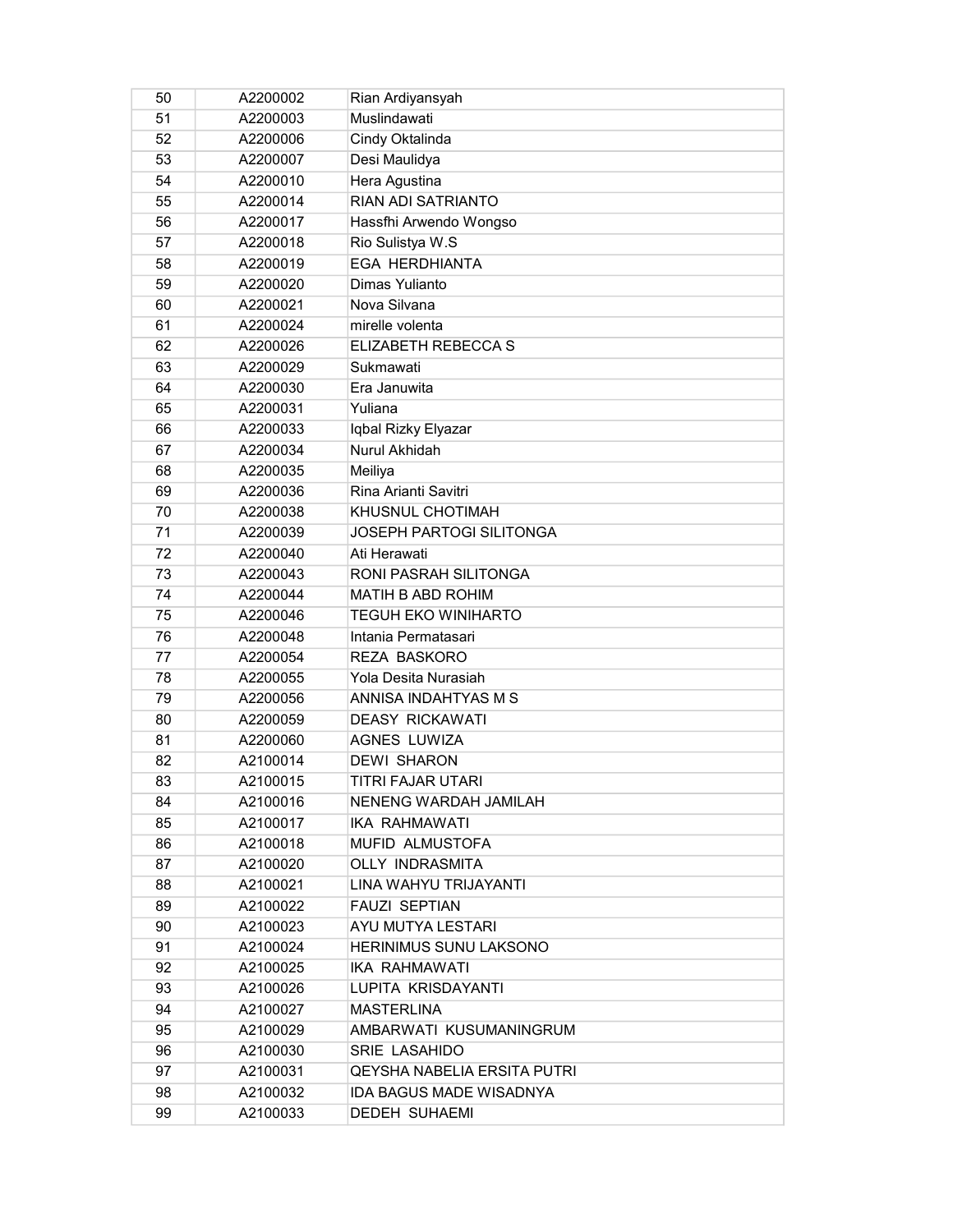| 100 | A2100034 | WINDA WIJAYA HENG                |
|-----|----------|----------------------------------|
| 101 | A2100035 | LINDA CAROLINA WIJAYA            |
| 102 | A2100039 | ROKHMALA DEWI                    |
| 103 | A2100042 | <b>LAUW KEN LAW</b>              |
| 104 | A2100043 | <b>FHADILA SARI</b>              |
| 105 | A2100044 | <b>SEPTIAN HILARY</b>            |
| 106 | A2100045 | <b>CAROLINE CHRISTY LAYANI</b>   |
| 107 | A2100046 | BRILIENT SENJANI OKA MAHARDIKA   |
| 108 | A2100047 | ILHAM ABDILLAH                   |
| 109 | A2100051 | <b>NUR INDRIANA</b>              |
| 110 | A2100052 | <b>FARREL AZHAR RAMADHAN</b>     |
| 111 | A2100054 | STEFANUS PRATAMA MULYAWAN        |
| 112 | A1900002 | SAIYE HANAFI                     |
| 113 | A1900400 | <b>DEWI WIRANTI</b>              |
| 114 | A1900500 | <b>MASAGUS ROYHAN ARIEF S.IP</b> |
| 115 | A2000003 | CYNTHIA WIDJAJA                  |
| 116 | A2000009 | SATRIO PUTRO                     |
| 117 | A2000027 | HONKY KURNIAWAN ILHAM            |
| 118 | A2000028 | RUDI KURNIAWAN                   |
| 119 | A2000029 | TAN IDA TJIPTANINGSIH            |
| 120 | A2000040 | <b>MUHAMMAD RIO FARHAN</b>       |
| 121 | A2000041 | <b>LOUQMAN EL HAKIM</b>          |
| 122 | A2000045 | SUHARDIMAN ARIEF                 |
| 123 | A2000049 | AMIKO PERDANA PUTRA              |
| 124 | A2000051 | <b>SELVIANA DEWI</b>             |
| 125 | A2000052 | AGUS TRIYONO KISWANDONO          |
| 126 | A2000054 | <b>DEDI ROSADI</b>               |
| 127 | A2000056 | <b>AZHALIA PRAMESTHI PUTRI</b>   |
| 128 | A2000057 | <b>SRI SUGIYARTI</b>             |
| 129 | A2000060 | ADI WIDYA MARTININGSIH           |
| 130 | A2000061 | LILIK SURYANI                    |
| 131 | A2100003 | <b>GAGAN GANDARA</b>             |
| 132 | A2100004 | <b>IVANA FELICIA</b>             |
| 133 | A2100005 | YOSSY ZAHRA RUSDIYANTO           |
| 134 | A2100006 | ARDHANI YUSUF                    |
| 135 | A2100007 | FARIZ MAULANA PRATAMA            |
| 136 | A2100008 | <b>SUTIKNYO</b>                  |
| 137 | A2100009 | <b>LUKMAN HARIES</b>             |
| 138 | A2100010 | HENDRIKUS SELI OLA               |
| 139 | A2100012 | TAUFIK HIDAYAT                   |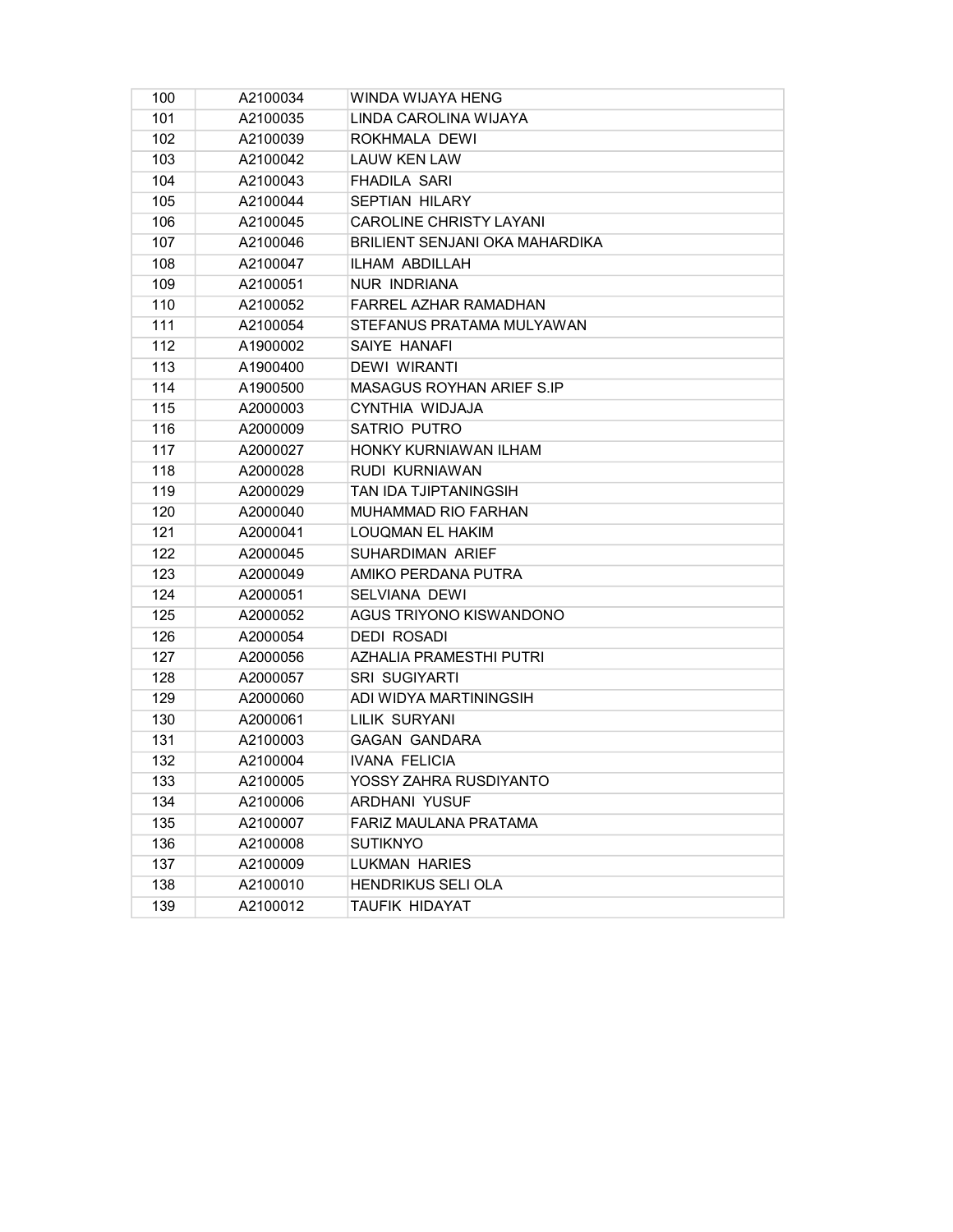| No.            | <b>Agent Code</b> | <b>Nama</b>                              |
|----------------|-------------------|------------------------------------------|
| 1              | 11600133          | <b>IRA HERYAWATI GINTING SUKA</b>        |
| $\overline{2}$ | 11600151          | <b>REMPY DENTA SIAHAAN</b>               |
| $\overline{3}$ | 11600154          | <b>HENY PURTIWI</b>                      |
| 4              | 11700047          | PUTRA JAYA MANDALA                       |
| 5              | 11700150          | SONNY NUR FAJAR                          |
| 6              | 11800072          | RIA KUSUMA NINGRUM                       |
| $\overline{7}$ | 12000049          | <b>HANA PRADITA</b>                      |
| 8              | 12000052          | <b>RIMA IDRIS</b>                        |
| 9              | 12100002          | KHARISMA MATAHARI VIRGITA HERMANTA PUTRI |
| 10             | 12100017          | <b>SUPARDI SITEPU</b>                    |
| 11             | 12100021          | TRI WIDIYANTO                            |
| 12             | 12100058          | <b>AJENG MEGA PRATIWI</b>                |
| 13             | 11700088          | <b>ILEVENA NITA DHARMASARI</b>           |
| 14             | 12100061          | KASYFI RASYIDAH REZQANA EFFENDI          |
| 15             | 12100062          | ALDI RACHMAN SABARUDDIN                  |
| 16             | 12100063          | <b>CELINE TRISHA</b>                     |
| 17             | 12100064          | UTARI WIJAYANTI                          |
| 18             | 12100065          | WINDI AGUSTIN PRASETYOWATI               |
| 19             | 12100069          | <b>FARHAN FAHLEVI</b>                    |
| 20             | 12100070          | <b>HUFRON</b>                            |
| 21             | 12100072          | ADINDA KURNIA PUTRI                      |
| 22             | 12100076          | <b>KAREN YOLANDA</b>                     |
| 23             | 12100077          | JASTINE VARERY NURWAN                    |
| 24             | 12100081          | PRAHASTI CITRA YUNITA                    |
| 25             | 12100082          | YOGA HARDIANSYAH                         |
| 26             | 12200001          | <b>CICI DWI CAHYANI</b>                  |
| 27             | 12200002          | <b>LYDIA STEFANI TASIK</b>               |
| 28             | 12200005          | <b>ABDUL RAHMAN</b>                      |
| 29             | 12200007          | YOGI AKSANI                              |
| 30             | 12200008          | ARIE UTAMI                               |
| 31             | 12200009          | ELDHIO RINALDY                           |
| 32             | 12200011          | RANI OKTAVIANTI                          |
| 33             | 12200012          | YIZRIEL YAKOB                            |
| 34             | 11800035          | RICSON TAMPUBOLON                        |
| 35             | 12100026          | RIDWAN YUDITYA DIRGANTORO                |
| 36             | 12200006          | ADE RIZKY OCTAVIA                        |
| 37             | 12200010          | HELEN YULIANA JAYASASMITA                |
| 38             | 12200013          | LINA SUSANTI                             |
| 39             | 12200014          | <b>HESTY ANDRYAN</b>                     |
| 40             | 12200015          | MISTY AYU MIHARDJA                       |
| 41             | 12200016          | <b>MELLATY QISTINA SEPTIANI S</b>        |
| 42             | 12200018          | RAFIQRO SETIAWAN                         |
| 43             | 12200019          | SHERLY NATHANIA                          |
| 44             | 12200020          | YUNI LESTARI                             |
| 45             | 12200021          | YULIASIH                                 |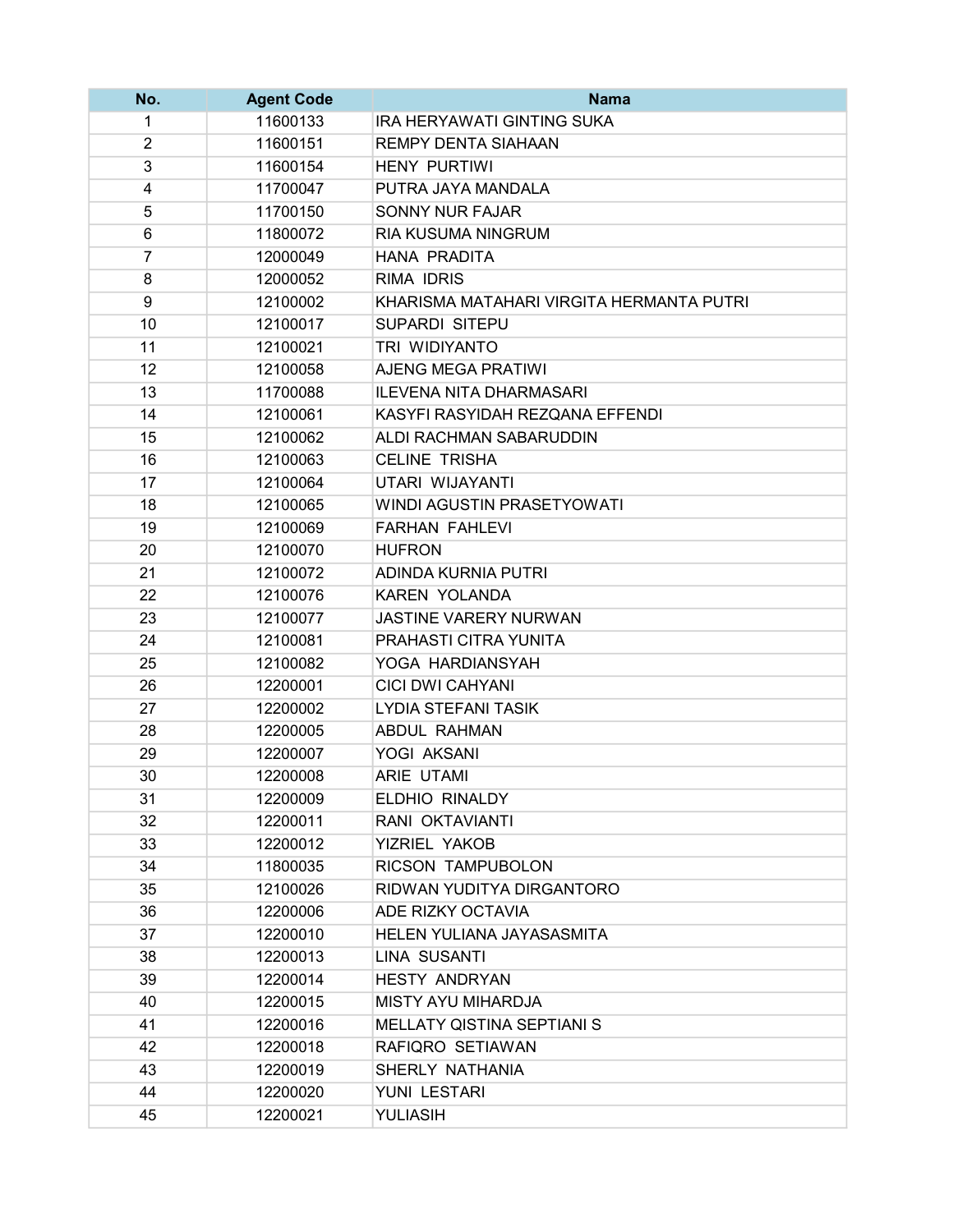| 46 | 12200022 | <b>HADI PURNOMO</b>                     |
|----|----------|-----------------------------------------|
| 47 | 12200023 | AYU SHELFA AZZAHRA                      |
| 48 | 12200024 | BRENDA DIANA LISTA WANGSA               |
| 49 | 12100019 | <b>HENDRA</b>                           |
| 50 | 12100060 | <b>HANA OKTAVIA PUTRI</b>               |
| 51 | 12100075 | <b>HENRY KORNELIUS</b>                  |
| 52 | 12200025 | <b>LASTRIYADI</b>                       |
| 53 | 11800015 | <b>RETNO ASIH</b>                       |
| 54 | 11800028 | <b>EMILLIA</b>                          |
| 55 | 11800094 | ARDI KURNIAWAN                          |
| 56 | 11800105 | POEDJI NUR SWAZTIKA                     |
| 57 | 11800126 | <b>YULIANA</b>                          |
| 58 | 11900001 | RYAN CHRISTY SETIAWAN                   |
| 59 | 11900049 | RISKA DWI WIJAYANTI                     |
| 60 | 11800138 | <b>AUDRA ELOUISSIE STEPHANIE</b>        |
| 61 | 11900009 | NIRWAN NAZARUDDIN                       |
| 62 | 11900057 | RATENA DEWI                             |
| 63 | 11900061 | <b>EMILKI ROSSAHDAT</b>                 |
| 64 | 11900065 | <b>SUMIATI</b>                          |
| 65 | 11900068 | <b>DHIMAIS OVENANTA</b>                 |
| 66 | 12000002 | KOKOM KOMARIAH                          |
| 67 | 11600166 | <b>HELINDA</b>                          |
| 68 | 11800044 | <b>GUSTAF YOHANES APRIANTONY SIRAIT</b> |
| 69 | 12000015 | <b>BAMBANG DWI ATMOKO</b>               |
| 70 | 12000016 | RUDI ADI DARMA                          |
| 71 | 12000017 | <b>MARHEN PANDIANGAN</b>                |
| 72 | 12000030 | <b>DARMAH</b>                           |
| 73 | 12000035 | FITRI JULAEHA                           |
| 74 | 12000037 | <b>REZKY AMELIA</b>                     |
| 75 | 12000038 | <b>SHANDY SULISTIO</b>                  |
| 76 | 12000039 | <b>WAWAN APRIANTO</b>                   |
| 77 | 12000043 | <b>VINCENT RASIDY</b>                   |
| 78 | 12100003 | <b>ENGGAR SILVANA ANGGRAINI</b>         |
| 79 | 12100004 | YOSEPH HALIM                            |
| 80 | 11700029 | <b>HELMI SUTISNA</b>                    |
| 81 | 12100013 | <b>IPAN ADHAR</b>                       |
| 82 | 12200003 | <b>RIZKI INDAH PUTRI</b>                |
| 83 | 12200026 | <b>WIDIA ANDINI</b>                     |
| 84 | 11800109 | SUMARLY PRATAMA                         |
| 85 | 11800111 | RIA ANGGRAINI                           |
| 86 | 12000007 | RINA WAHYU                              |
| 87 | 12100022 | <b>AGUS SETIAWAN</b>                    |
| 88 | 12100023 | <b>ITA RATNASARI</b>                    |
| 89 | 12100030 | ANTONIUS NOFIANTO                       |
| 90 | 12100034 | <b>ZAINI AMRUDIN</b>                    |
| 91 | 12100037 | <b>META REZA SILVIA</b>                 |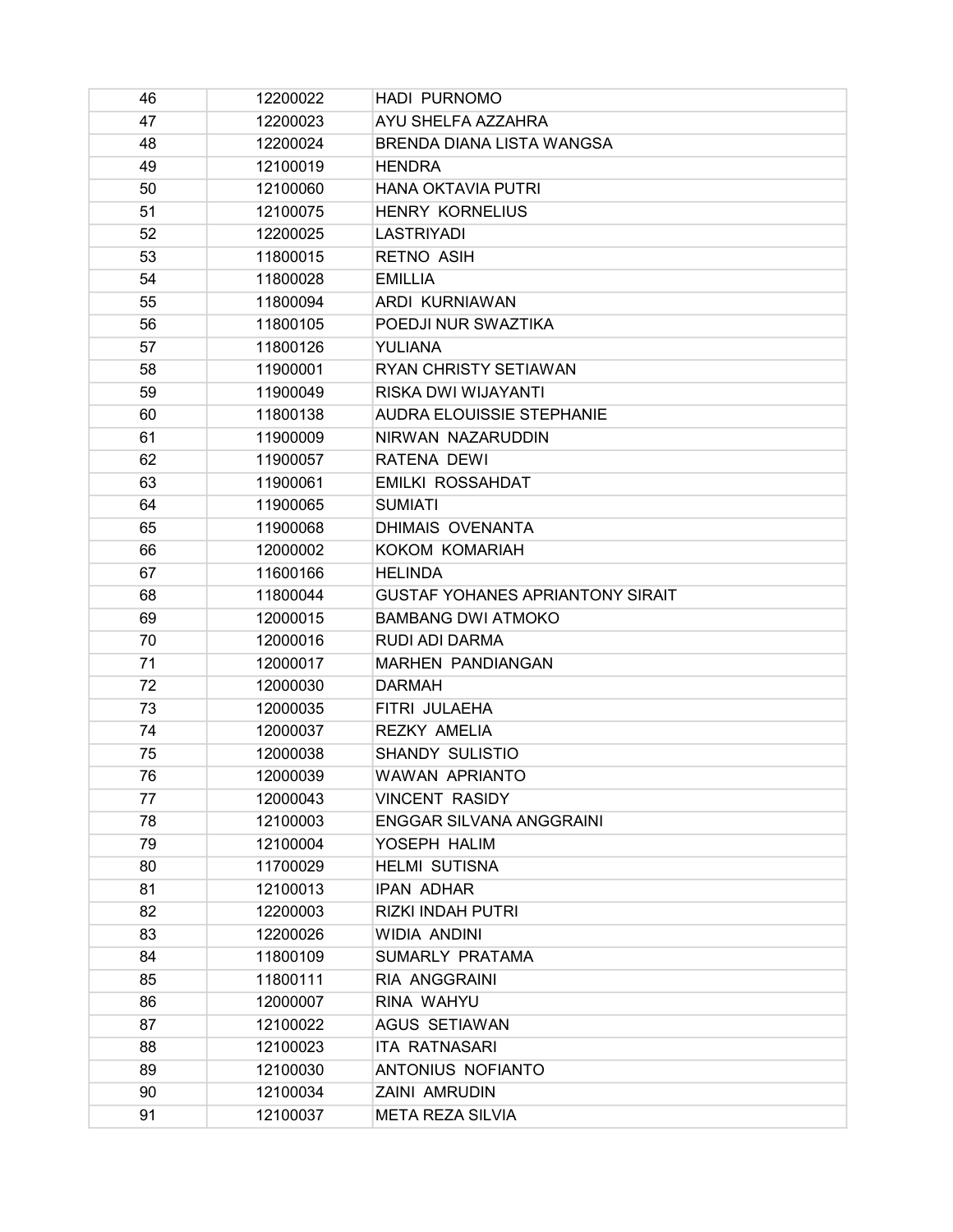| 92 | 12100040 | ROCKY SAPUTRA          |
|----|----------|------------------------|
| 93 | 12100043 | IRMA YANI              |
| 94 | 12100045 | ADHITYA SAKTI JONATHAN |
| 95 | 12100046 | ANTHONI TUAHTA         |
| 96 | 12100047 | EKA YULIA NURYANI      |
| 97 | 12100048 | JENDRA NABABAN         |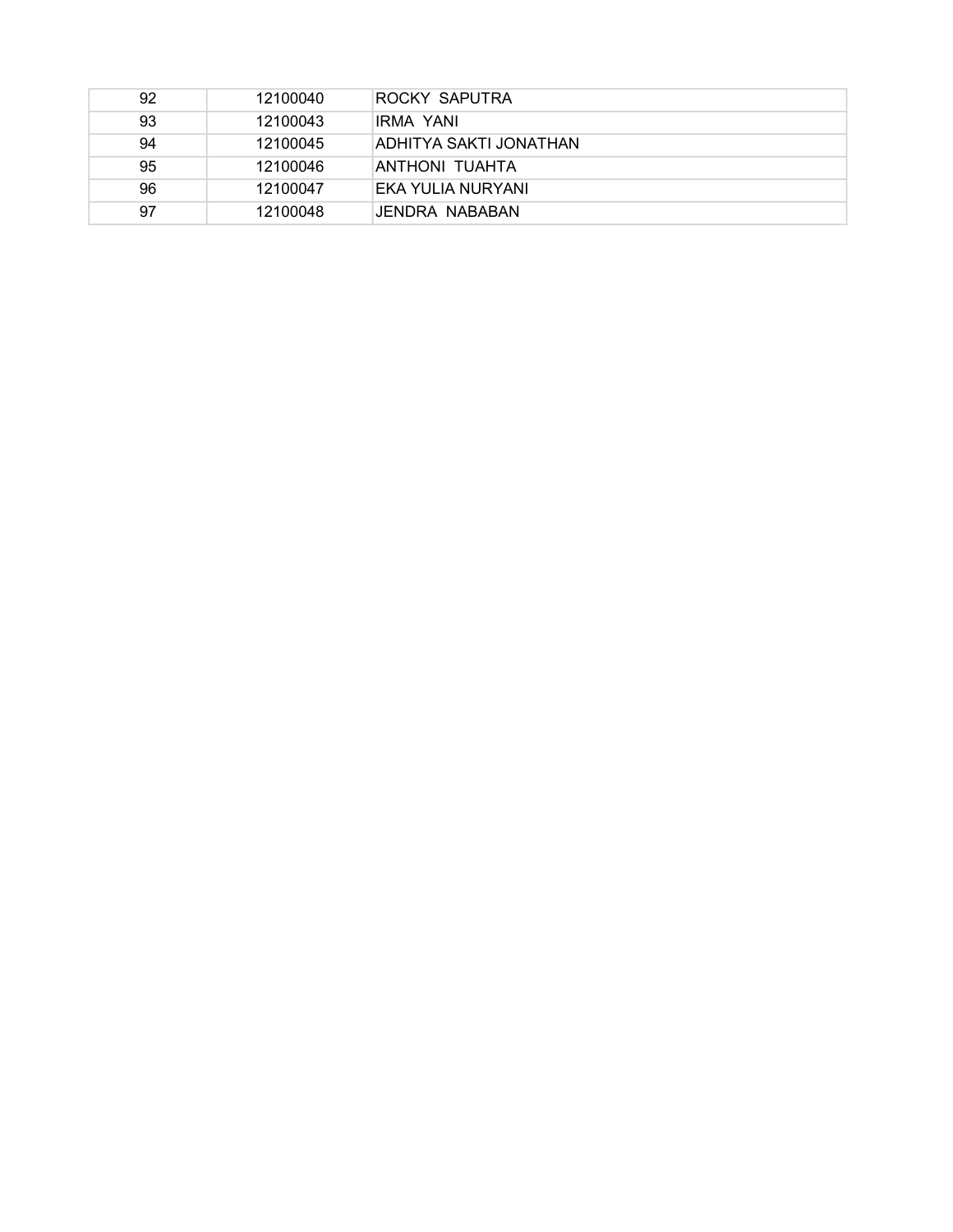| No. | <b>Agent Code</b> | <b>Nama</b>                      |
|-----|-------------------|----------------------------------|
| 1   | 210401000213      | <b>AMALIA NUR</b>                |
| 2   | 210415000224      | SAHARA MARSELIA BHARATA PUTRI    |
| 3   | 210501000218      | PIPIT TIYANA MUKARROMAH          |
| 4   | 210501000219      | <b>PUJI YANTI</b>                |
| 5   | 210501000220      | <b>SANTY SOFYAN</b>              |
| 6   | 210601000234      | <b>LILIYANI PAKPAHAN</b>         |
| 7   | 210615000227      | ANGGUN PINTA HAOMASAN MANURUNG   |
| 8   | 210615000228      | <b>ANITA</b>                     |
| 9   | 210615000229      | <b>FEBRIANY MINTANG FARADIBA</b> |
| 10  | 210615000248      | RIZKY HARDIANSYAH                |
| 11  | 210615000249      | <b>IIS RAHMI MULYANI</b>         |
| 12  | 210701000236      | <b>SANTI</b>                     |
| 13  | 210115000172      | Ricky Hardian Putra              |
| 14  | 210201000173      | <b>ESTI ANDRIANI LAIHAD</b>      |
| 15  | 210201000174      | <b>DONA ENDANG SARIS</b>         |
| 16  | 210201000175      | <b>BOY SETIAWAN</b>              |
| 17  | 210201000176      | <b>MERRYNDA SEPTIA TUBAGUS</b>   |
| 18  | 210201000177      | <b>DWI WIJAYANTI</b>             |
| 19  | 210205000190      | Tatsa Dzigrina                   |
| 20  | 210215000179      | Gita Fadila Febriani             |
| 21  | 210215000180      | Ratna Kartika Dewi               |
| 22  | 210215000181      | Natalia Anggraini                |
| 23  | 210215000183      | <b>Samsul Arifin</b>             |
| 24  | 210215000184      | Yemi Ningrum                     |
| 25  | 210215000185      | Rifngan Hidayat                  |
| 26  | 210301000192      | Fahrurroji                       |
| 27  | 210701000238      | SHAID ABDUL JAFAR                |
| 28  | 210701000239      | PUTRI VERONICA SIAGIAN           |
| 29  | 210701000240      | <b>ENDANG NURMALASARI</b>        |
| 30  | 210701000252      | REIGITA ADRIALIS ROSDIANA        |
| 31  | 210701000253      | RESKIA HERWINDA                  |
| 32  | 210701000270      | <b>DESI ASTUTI</b>               |
| 33  | 210715000242      | <b>INDRI HANDAYANI</b>           |
| 34  | 210715000243      | <b>NELY MULYANAH</b>             |
| 35  | 210715000246      | <b>L.H SRI MAWARNI</b>           |
| 36  | 210715000250      | <b>ASTIYA</b>                    |
| 37  | 210801000254      | <b>AYU ELVIRA</b>                |
| 38  | 210801000255      | <b>ULFA EMAH AFFANDI</b>         |
| 39  | 210801000261      | <b>YULI SOFIANA</b>              |
| 40  | 210801000271      | PUTRI NOVITASARI                 |
| 41  | 210815000257      | <b>FEBRIAN DWIE AGUSTASARI</b>   |
| 42  | PSV150219104      | <b>ASEP RIDWAN</b>               |
| 43  | PSV150319114      | SYA'DIATUL JANNAH                |
| 44  | PSV150319117      | <b>SRI SABRINA</b>               |
| 45  | PSV150319118      | NURHASANAH                       |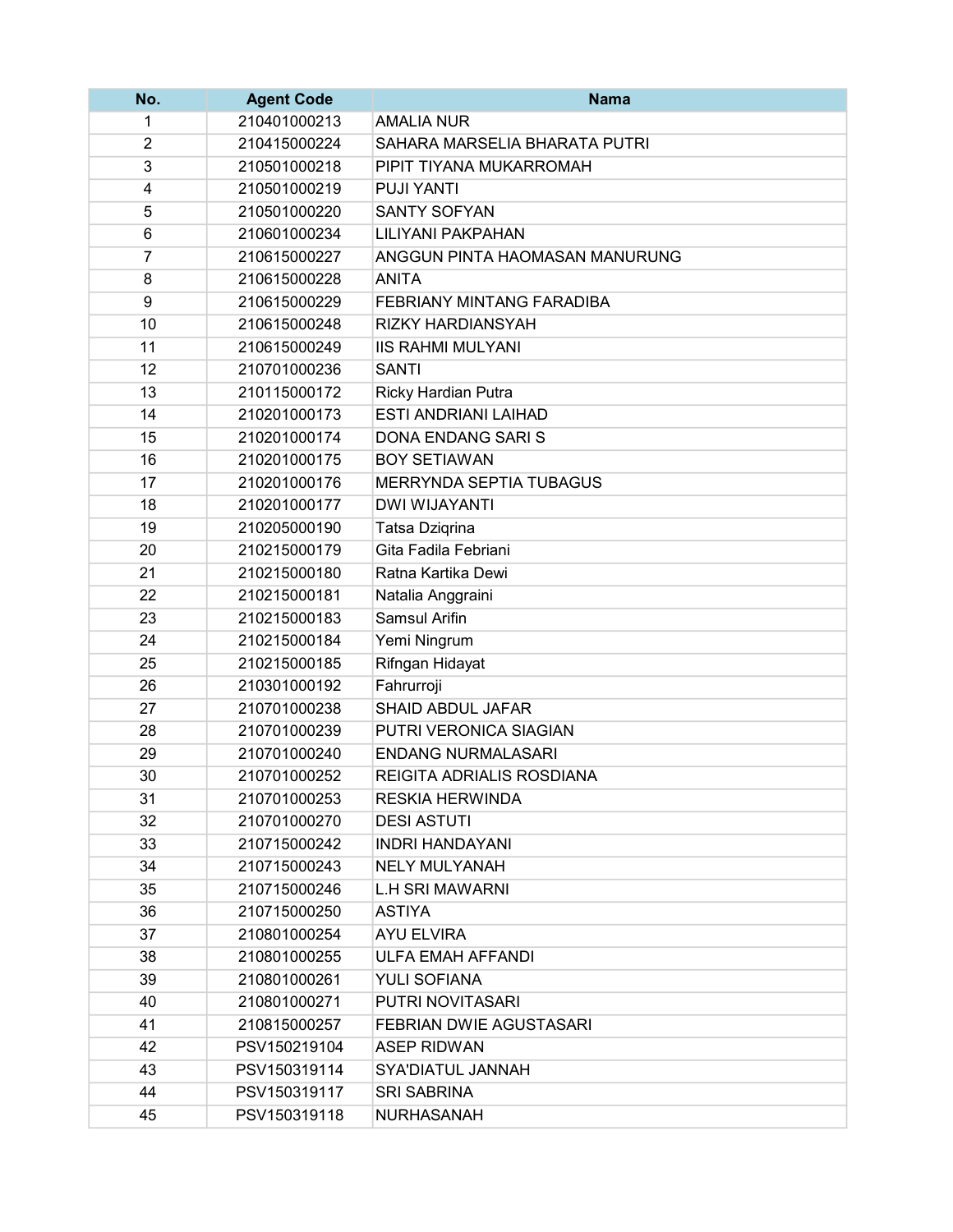| 46 | PSV150319122 | <b>AHMAD SODRI</b>              |
|----|--------------|---------------------------------|
| 47 | PSV150319126 | LANGGA MANOGU HAMONANGAN        |
| 48 | PSV150319135 | <b>WIDYA DEBORA KRISTIANI S</b> |
| 49 | PSV150719151 | AIDA HANDAYANI                  |
| 50 | PSV150719154 | ZAINAH                          |
| 51 | PSV150919207 | <b>MEGA ANGGRAENI</b>           |
| 52 | PSV150919211 | <b>ATIK ROHAYATI</b>            |
| 53 | PSV151118076 | <b>DEVY YULVINA TRISNIYANTI</b> |
| 54 | PSV151118077 | <b>PUJI ASTUTI</b>              |
| 55 | SPV021911    | <b>SRI UNTARININGSIH</b>        |
| 56 | SPV031912    | <b>HARTAWIN GINTING</b>         |
| 57 | SPVSV011815  | <b>ALAN JUNAEDI</b>             |
| 58 | SPVSV021919  | ANDRIANSYAH PUTRA               |
| 59 | SPVSV031920  | CHRISWORO LILANINGTYAS          |
| 60 | SPVSV061817  | <b>MIKHAEL EBENEZER</b>         |
| 61 | SPVSV081706  | <b>RULI FIRMANDALA</b>          |
| 62 | SPVSV091709  | <b>RICKY DARMAWAN</b>           |
| 63 | SPVSV091710  | <b>SILFIANTI</b>                |
| 64 | TMR010218071 | <b>ILHAMI</b>                   |
| 65 | TMR010719118 | <b>MAESAROH</b>                 |
| 66 | TMR010719120 | <b>BUDIATI</b>                  |
| 67 | TMR010819128 | <b>JULITA ANGGRAENI</b>         |
| 68 | TMR010919131 | <b>ANDRE PRABOWO</b>            |
| 69 | TMR011118101 | <b>ZULHAM PRIADI</b>            |
| 70 | TMR031218104 | <b>DEDI APRIANTO</b>            |
| 71 | TMR031218105 | RAHMAWATI PURWANI               |
| 72 | TMR150119106 | <b>FETI FATIMAH</b>             |
| 73 | TMR150719124 | <b>DIAN CAHYANINGSIH</b>        |
| 74 | TMR150719126 | <b>JUMIATI</b>                  |
| 75 | TMR151018097 | <b>RISMA BAHRIA ASE</b>         |
| 76 | TMR151018098 | <b>SOLAINA</b>                  |
| 77 | TMR160217029 | <b>ADE PUTRA</b>                |
| 78 | 210815000262 | <b>SUCI SENDANG YULAELAH</b>    |
| 79 | 210815000266 | <b>SITI FATIMAH</b>             |
| 80 | 210901000272 | ASTRID DEBORA LESTARI SIAGIAN   |
| 81 | 210901000274 | <b>HAFNI NORA</b>               |
| 82 | 210901000284 | ACHYIANA RIZKY PRIHARTINI       |
| 83 | 210901000285 | <b>ERNAWATI</b>                 |
| 84 | 210901000314 | ROYLAN PIMPIN LUMBANTORUAN      |
| 85 | 210915000276 | <b>MERYANTI NOVITA</b>          |
| 86 | 210915000277 | <b>ANISAH ANGGREINI</b>         |
| 87 | TSV040917110 | <b>JOSEF TOMANA</b>             |
| 88 | TSV041217149 | <b>MAULANA YUSUF</b>            |
| 89 | TSV150719279 | SAIFAL MASYRIKI FANANI          |
| 90 | TSV150919290 | TATI YATMIKOSARI                |
| 91 | TSV150919291 | <b>DEBI UTAWAN</b>              |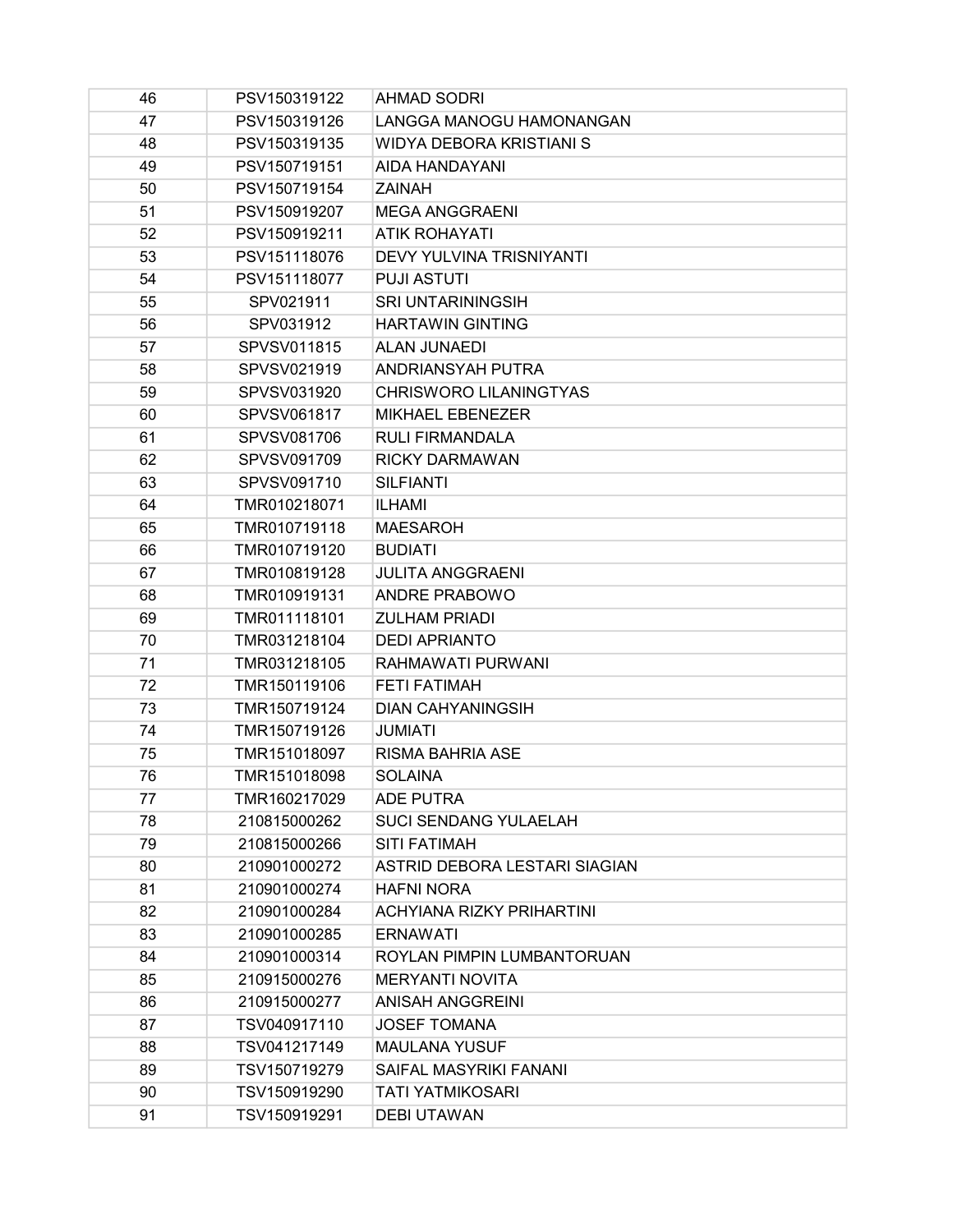| 92  | TSV151018237 | <b>FITRIYANI</b>                   |
|-----|--------------|------------------------------------|
| 93  | TSV170918227 | <b>T SAFRIDA WAHYUNI</b>           |
| 94  | TSV170918228 | <b>DIAN IRVIANTI</b>               |
| 95  | TSV170918230 | <b>UMAYA SARI</b>                  |
| 96  | 191001000001 | <b>JACOB TATIPIKALAWAN</b>         |
| 97  | 191001000002 | NURWAHYU HIKMAH FITRI              |
| 98  | 191001000007 | <b>NUR SEPTIYANA</b>               |
| 99  | 191015000008 | <b>RIKA AFRIANI</b>                |
| 100 | 191101000015 | <b>IRMA TRIANTI</b>                |
| 101 | 191101000016 | <b>SITI NUR HAWA</b>               |
| 102 | 191115000017 | <b>MOHAMAD HAFIT SIDQI</b>         |
| 103 | 191201000022 | NONIE MAYA DEWI KUNTARI            |
| 104 | 200101000038 | <b>EKA RISANDA</b>                 |
| 105 | 200101000039 | <b>SUGIARTI</b>                    |
| 106 | 200101000042 | <b>AYU ANNISA</b>                  |
| 107 | 200101000043 | <b>EKA SETYAWATI</b>               |
| 108 | 200101000044 | <b>OKARUT HUTABARAT</b>            |
| 109 | 200115000051 | Romauli Pasaribu                   |
| 110 | 200201000055 | James Moore                        |
| 111 | 200201000057 | Winarsih                           |
| 112 | 200201000059 | <b>VERONIKA HOTMAWATI SITOHANG</b> |
| 113 | 200201000060 | Pertiwi Nur Prihatin               |
| 114 | 200215000061 | Astiyatin                          |
| 115 | 200215000063 | Jajang Sarbini                     |
| 116 | 200301000068 | <b>NOVA TRI UNTARI</b>             |
| 117 | 200301000069 | <b>IRWAN NURHADI</b>               |
| 118 | 200301000070 | KHUSNUL ISMAWATI                   |
| 119 | 200301000071 | <b>MARTINA RAHAYU</b>              |
| 120 | 200301000073 | GEMMA PASKA TRI HANDA NAINGGOLAN   |
| 121 | 200315000078 | Silvyana Anggraeni                 |
| 122 | 200315000080 | Ivonne Shinta Pandansari           |
| 123 | 200315000082 | Muhammad Syahru Ramdoni            |
| 124 | 200803000086 | Rika Maryati                       |
| 125 | 200803000088 | Siti Maryati                       |
| 126 | 200803000090 | Nora Novelia                       |
| 127 | 200818000094 | <b>AHMAD SOFIAN</b>                |
| 128 | 200818000096 | <b>DENNY PRAMESTYA P.S</b>         |
| 129 | 200818000097 | <b>DAHLIA</b>                      |
| 130 | 200818000098 | <b>JANA HARLENI</b>                |
| 131 | 200818000099 | <b>ACEP SUGIARTO</b>               |
| 132 | 200818000100 | <b>LIA ASUMAH</b>                  |
| 133 | 200818000101 | <b>FRISKA DWINATA</b>              |
| 134 | 200818000102 | <b>AMI WAHYUNI</b>                 |
| 135 | 200901000104 | Ratih Heraningsih                  |
| 136 | 201102000131 | Dedi Ariyanto                      |
| 137 | 201102000132 | Octaviani                          |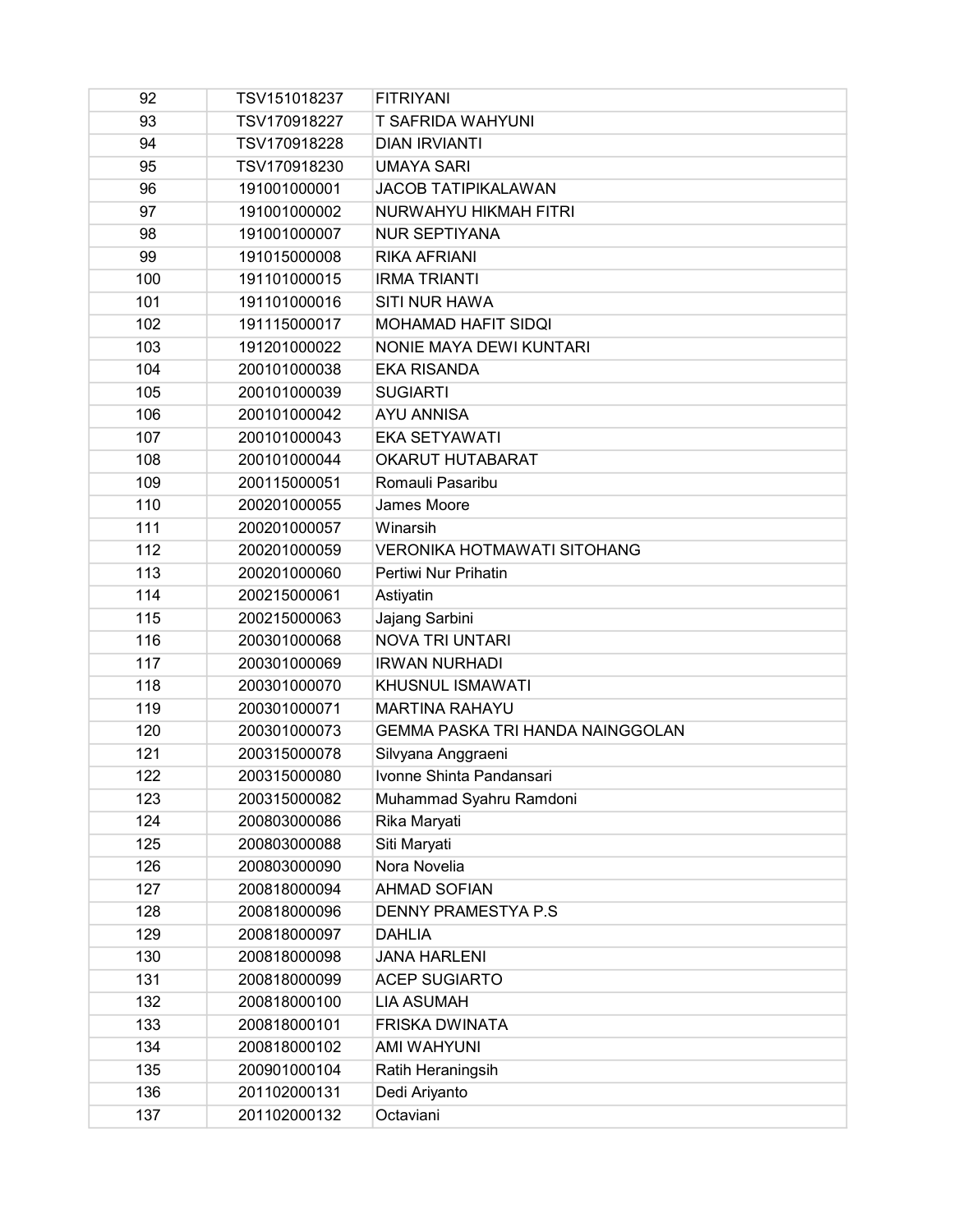| 138 | 201102000133 | Sondang Christina Sitohang   |
|-----|--------------|------------------------------|
| 139 | 201102000135 | Ade Rizki                    |
| 140 | 201102000136 | Aditya Galuh Sasongko        |
| 141 | 201102000137 | Feby Baharsyah               |
| 142 | 201102000139 | Bayu Hadis Sutisna           |
| 143 | 201102000146 | <b>MUSLINDAWATI</b>          |
| 144 | 201115000141 | <b>KHANSA HANIFAH</b>        |
| 145 | 201115000142 | <b>ARIBUDI UTOMO</b>         |
| 146 | 201115000145 | CHAIRUNNISA ARDELLA ALAMANDA |
| 147 | 201201000148 | Rina Ayu Kalfiana            |
| 148 | 201201000149 | <b>Yulistia Rizki</b>        |
| 149 | 200915000113 | <b>Taufik</b>                |
| 150 | 201001000118 | Hanifah Chairunnisa          |
| 151 | 201001000119 | Tjut Maria Andriani          |
| 152 | 201001000120 | Sutinem                      |
| 153 | 201001000122 | Della Kurnia                 |
| 154 | 201001000124 | Jepri Tamara                 |
| 155 | 201015000125 | Novi Wulan Nuriyanti         |
| 156 | 201015000127 | Abdul Rahman                 |
| 157 | 201201000150 | Riska Fitriani               |
| 158 | 201201000151 | Norma Yunita                 |
| 159 | 201201000152 | Eka Farah Nova Aulia         |
| 160 | 201201000156 | Dwi Putro Romadon            |
| 161 | 201201000157 | Rizki Ananda                 |
| 162 | 201202000158 | PUTRI KARUNIA                |
| 163 | 210104000161 | Yanti Ariyanti               |
| 164 | 210104000162 | Dairi Tumanggor              |
| 165 | 210104000163 | Moh Suro Aji Dwisaputra      |
| 166 | 210104000164 | Sofwatulwida                 |
| 167 | 210104000165 | Moch Harris R Imron          |
| 168 | 210115000167 | Marchelina Putri             |
| 169 | 210115000168 | Mira Nuhung                  |
| 170 | 210115000171 | Ninik Pujiani                |
| 171 | 210301000194 | Jerly H Pakpahan             |
| 172 | 210301000195 | Kristina Sihotang            |
| 173 | 210301000196 | Tomi                         |
| 174 | 210301000199 | Muhammad Fahmi Sidik         |
| 175 | 210301000200 | Nur Ismayanti                |
| 176 | 210315000205 | Pantun Henriko Nainggolan    |
| 177 | 210315000208 | Erni Apriliya                |
| 178 | 210315000209 | Delita Putri                 |
| 179 | 210915000280 | TIMBUL TAMPUBOLON            |
| 180 | 210915000281 | MAE MAELASARI SRIASTUTI      |
| 181 | 210915000282 | <b>JULFAN LAROSA</b>         |
| 182 | 210915000283 | NURISTIQOMAH DJUANDA         |
| 183 | 210915000290 | <b>MEGA HASTUTI</b>          |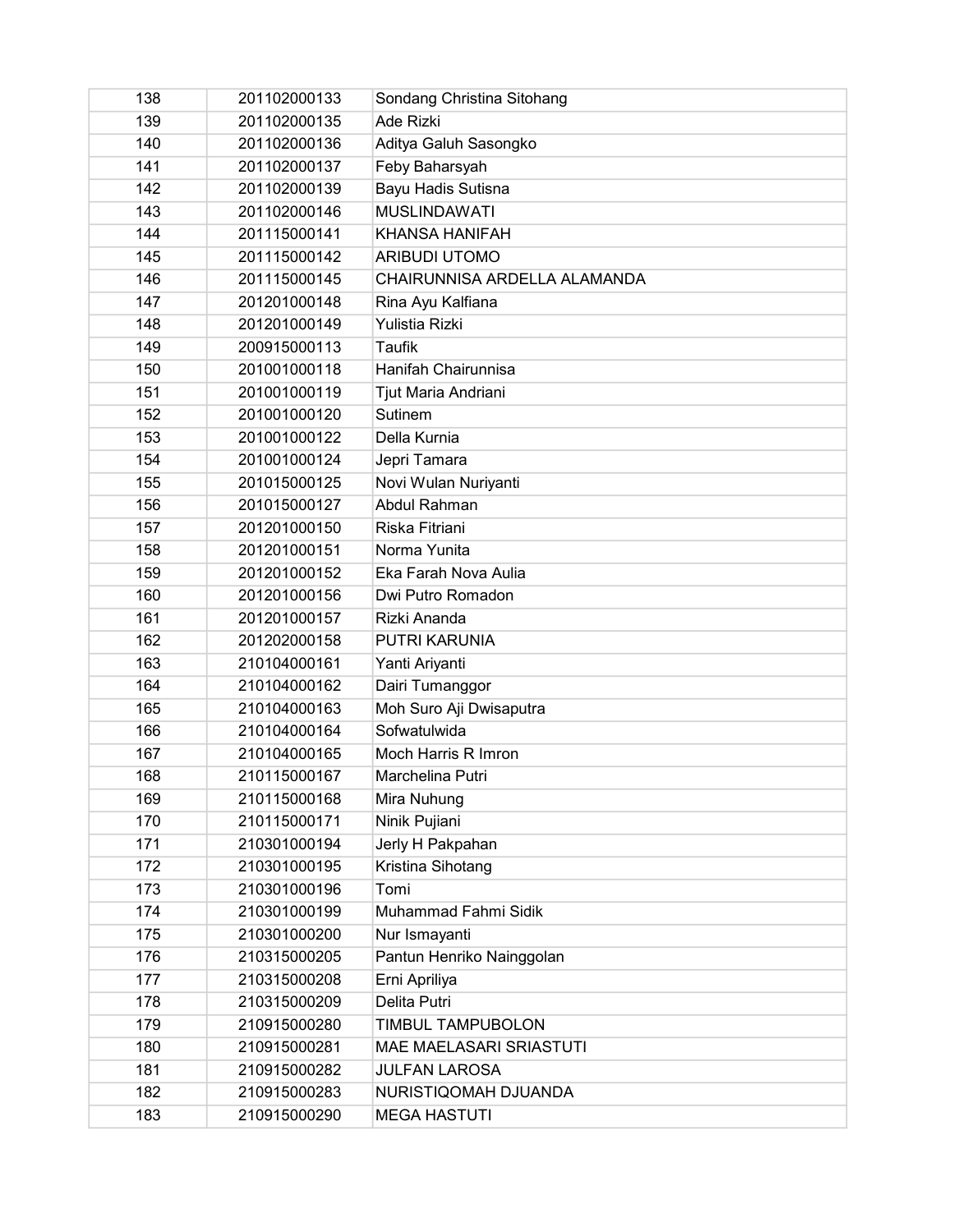| 184 | 211001000286 | <b>NURMAH</b>                         |
|-----|--------------|---------------------------------------|
| 185 | 211001000287 | LIA FITRIA                            |
| 186 | 211001000288 | <b>ENDAH DWI MULYANI</b>              |
| 187 | 211001000289 | <b>TEJO PRIYONO</b>                   |
| 188 | 211001000291 | <b>MAHMUDI IQBAL</b>                  |
| 189 | 211001000295 | <b>ENDAH EKO YULI ASTUTI</b>          |
| 190 | 211001000296 | FITRAH RAMADHAN                       |
| 191 | 211015000298 | <b>FITRIYAH</b>                       |
| 192 | 211015000299 | <b>EGI ROHIMAN</b>                    |
| 193 | 211015000300 | <b>ELEGANCE FITRIANI</b>              |
| 194 | 211015000301 | <b>TIA SEPTIANI</b>                   |
| 195 | 211015000302 | <b>MELSINTA WEREN</b>                 |
| 196 | 211015000303 | <b>NUR KHALIFAH WAHID</b>             |
| 197 | 211015000307 | <b>RODO MIKHA SIRAIT</b>              |
| 198 | 211101000308 | <b>KAMILAH</b>                        |
| 199 | 211101000309 | <b>HENGKI PUTRA</b>                   |
| 200 | 211101000310 | <b>SUHENDRA</b>                       |
| 201 | 211101000311 | <b>SURYANI</b>                        |
| 202 | 211101000315 | <b>ASNANI SIALLAGAN</b>               |
| 203 | 211101000328 | <b>DEVI FERAWATI</b>                  |
| 204 | 211108000321 | <b>ANDRIAS FEBRIYANTO</b>             |
| 205 | 211115000316 | RADHIAN YAN ARGA                      |
| 206 | 211115000319 | <b>ANGGIE ALIFA LARASATI</b>          |
| 207 | 211115000320 | MUHAMMAD TAUFIK HIDAYAT               |
| 208 | 211201000318 | NUR ANI WIDYAWATI                     |
| 209 | 211201000322 | <b>EKA OKTAVIANINGSIH</b>             |
| 210 | 211201000324 | <b>DEANTY RAHAYU KEMALA PUTRI</b>     |
| 211 | 211201000325 | MOCHAMAD RAMDANI                      |
| 212 | 211201000326 | <b>NURYANI</b>                        |
| 213 | 211201000327 | <b>IKE LISTIA FAMILIA</b>             |
| 214 | 211201000329 | <b>MUHAMAD RIZKI</b>                  |
| 215 | 211201000330 | <b>TUTI NURHAYATI</b>                 |
| 216 | 211201000331 | <b>SARMILA NUR NOVIANTI</b>           |
| 217 | 211223000332 | <b>MERDIKA EKA PUTRA</b>              |
| 218 | 220101000333 | YOLA DESITA NURASIAH                  |
| 219 | 220101000336 | <b>WARDOYO</b>                        |
| 220 | 220101000337 | <b>IRINA ANDRIANI</b>                 |
| 221 | 220101000338 | <b>GEORGE GUSTAAF JULIUS TUMAMPAS</b> |
| 222 | 220101000339 | TRI ULAN DARI                         |
| 223 | 220101000340 | SETYA WULANDARI                       |
| 224 | 220101000341 | <b>IR KUSUMA R SANTI</b>              |
| 225 | 220101000354 | ADE IRMA SURYANI                      |
| 226 | 220115000335 | LIANA ANDRIANI                        |
| 227 | 220115000342 | <b>HALIDAH</b>                        |
| 228 | 220115000343 | DEWI MARZALLIA YOHANI                 |
| 229 | 220115000355 | <b>MARIA ULFAH</b>                    |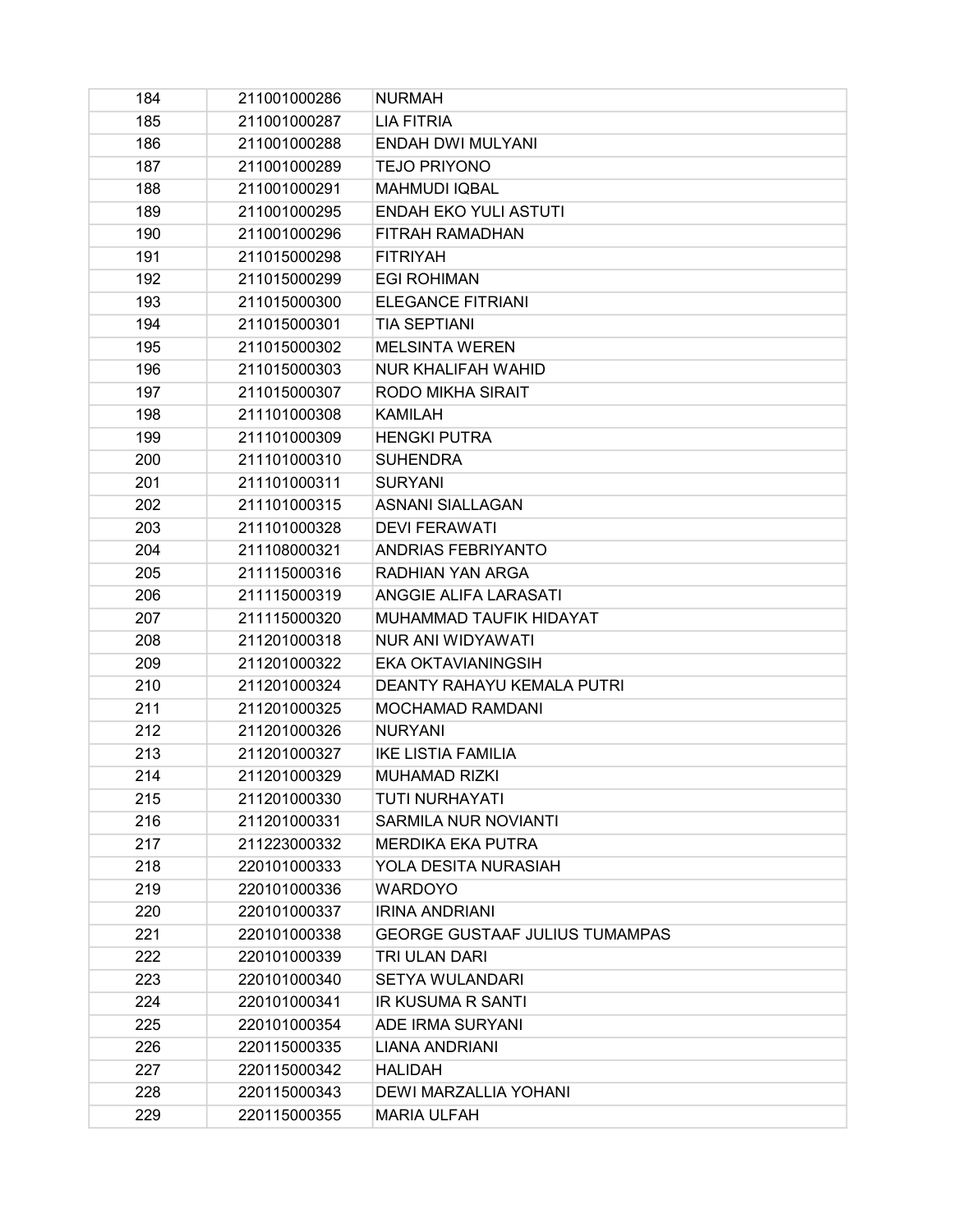| 230 | 220115000356        | <b>TEDI RAHMAN</b>              |
|-----|---------------------|---------------------------------|
| 231 | 220115000371        | LILIS KURNIA                    |
| 232 | 220201000344        | M. NURUL BADRIANSYAH            |
| 233 | 220201000345        | <b>SITI RAHMAWATI</b>           |
| 234 | 220201000346        | <b>BAHRI</b>                    |
| 235 | 220201000347        | VIVA YULITA AKMA                |
| 236 | 220201000348        | <b>HERI KESANTO</b>             |
| 237 | 220201000349        | NINA AMBARWATI                  |
| 238 | 220201000350        | <b>DESI TRIWAHYUNI</b>          |
| 239 | 220201000351        | <b>ASEP PAHRU</b>               |
| 240 | 220201000352        | <b>ULFA YULIANI</b>             |
| 241 | 220201000353        | <b>RATNA SARI</b>               |
| 242 | 220201000360        | <b>WIWIT ISTIANI</b>            |
| 243 | 220215000361        | <b>SULASTRI</b>                 |
| 244 | 220215000362        | REZA JULIANNSYAH                |
| 245 | 220215000363        | NADYA ULFA                      |
| 246 | 220301000358        | <b>MULYONO</b>                  |
| 247 | 220301000359        | <b>RENI ANOFA</b>               |
| 248 | 220301000364        | DWI FEBY PERANIKA BR GINTING    |
| 249 | 220301000365        | <b>ENDANG LESTARI</b>           |
| 250 | 220301000366        | <b>PURNAMA SARI</b>             |
| 251 | 220311000357        | <b>CINDY OKTALINDA</b>          |
| 252 | 220315000367        | <b>ADIN</b>                     |
| 253 | 220315000368        | <b>ANNISA NOVRIANTY</b>         |
| 254 | 220315000369        | <b>DEVI AFRIDA HAYATI</b>       |
| 255 | ATM031904           | SINTA PERTIWI                   |
| 256 | ATM101702           | R ARI SURYADI                   |
| 257 | ATM101703           | <b>ADY SOFYAN</b>               |
| 258 | PATM011902          | YULIANDA EKA PUTRA              |
| 259 | PSPVSV031909        | INDIRA M.M SIDABUTAR            |
| 260 | PSPVSV031910        | <b>MUJIANI</b>                  |
| 261 | PSPVSV071801        | POPPY WELDRIKA SETLIGT          |
| 262 | PSPVSV091802        | <b>ROIDA MANURUNG</b>           |
| 263 | PSPVSV091803        | <b>TANRI ERIYANI</b>            |
| 264 | PSPVSV091913        | <b>WASINGTON SIHOTANG</b>       |
| 265 | PSPVSV091914        | <b>GLENDIS PITALOKA MAWARDI</b> |
| 266 | <b>PSPVSV101805</b> | <b>IKA NOVI SUPRIYANTI</b>      |
| 267 | PSPVSV101806        | <b>ERIK SUNDARA</b>             |
| 268 | PSPVSV101807        | YUNI HARYATI                    |
| 269 | PSPVSV111808        | <b>RUDI MASRIANTO</b>           |
| 270 | PSV010319106        | FITRI ATI                       |
| 271 | PSV010319109        | ROSA MARINA                     |
| 272 | PSV010519141        | KIKI YULIANA NINGSIH            |
| 273 | PSV010519142        | <b>HAERIYAH</b>                 |
| 274 | PSV010819156        | <b>ASTRI WIHARTANTI</b>         |
| 275 | PSV010819158        | SITI KHOIRUNNISA                |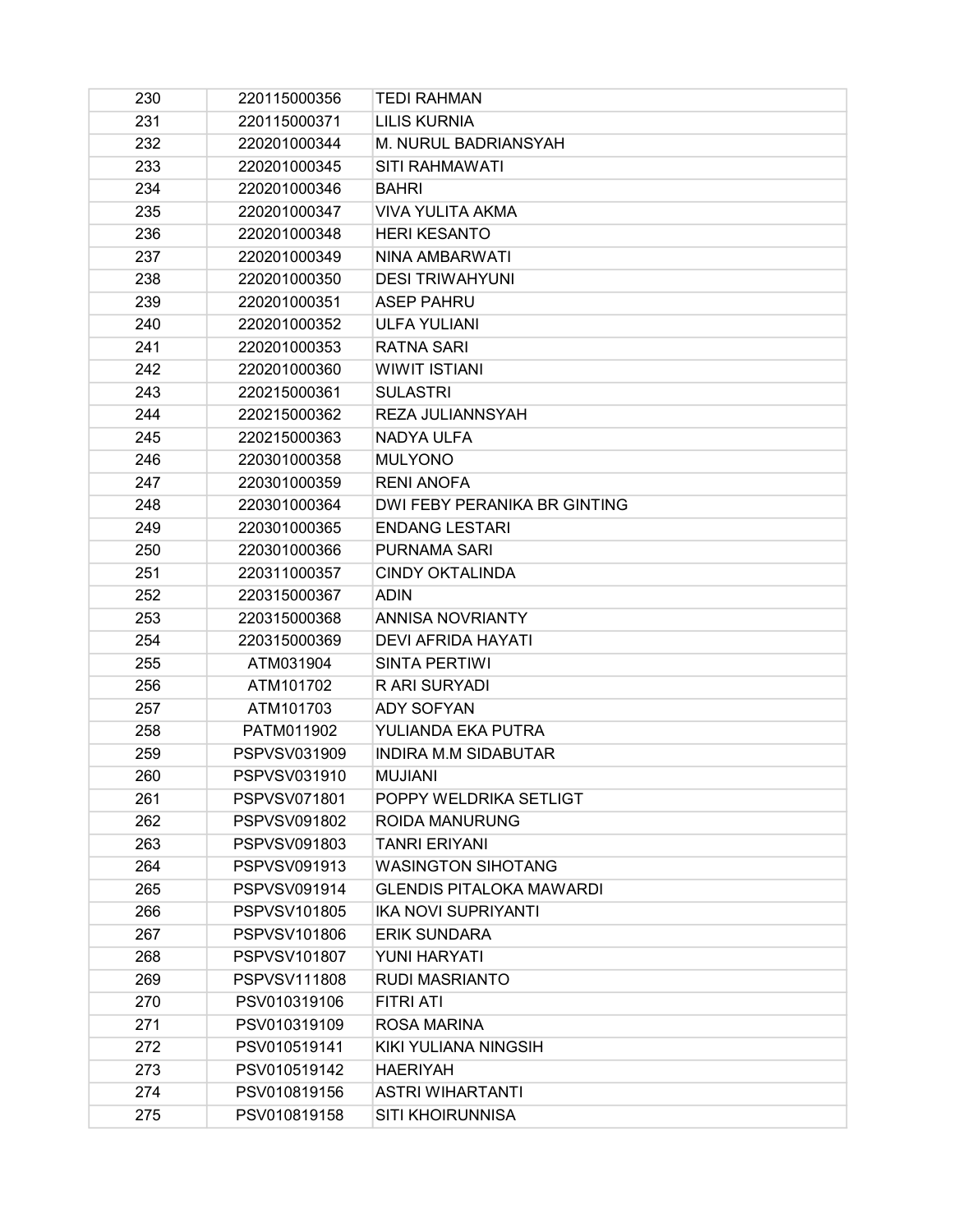| 276 | PSV010819165 | <b>PUTRI ERLITA SARI</b>   |
|-----|--------------|----------------------------|
| 277 | PSV010819166 | <b>PUTRI UTAMI</b>         |
| 278 | PSV010919183 | Novi Sundari               |
| 279 | PSV010919188 | <b>NURLELA SARI</b>        |
| 280 | PSV010919189 | EKALIDA BR MALIK           |
| 281 | PSV010919193 | <b>NITA RAHAYU</b>         |
| 282 | PSV010919194 | RATIH SEPTIANI NURIA       |
| 283 | PSV010919201 | <b>KRISTIANA ANJARWATI</b> |
| 284 | PSV010919202 | <b>RENI SURYANI</b>        |
| 285 | PSV010919205 | <b>FATIMAH NURAINI</b>     |
| 286 | PSV011118046 | <b>IKA INDARWATI</b>       |
| 287 | PSV011118062 | ANGGI PUSPA ANGGRAINI      |
| 288 | PSV011118065 | <b>IIS KURNIASIH</b>       |
| 289 | PSV011118068 | <b>RIA HAIRIA</b>          |
| 290 | PSV011118071 | <b>DIAN MUTIA SUNDARI</b>  |
| 291 | PSV011118072 | <b>MAIDINA RIYANTI</b>     |
| 292 | PSV030918012 | ADE NOVIA ANGGRAENI        |
| 293 | TSV010719273 | <b>WENI NURMALASARI</b>    |
| 294 | TSV010719274 | ANGGRA MARISA SJP          |
| 295 | TSV010719275 | YANI NURAINI               |
| 296 | TSV010919285 | MUHAMAD RAKHMAT HIDAYAT    |
| 297 | TSV010919286 | <b>NURHALIMAH</b>          |
| 298 | TSV011118240 | <b>ISMA SHITA</b>          |
| 299 | TSV011118243 | <b>ANNISA INAYYAH</b>      |
| 300 | TSV011118244 | JULAEHA                    |
| 301 | TSV030918221 | <b>DESSY YULIAWATI</b>     |
| 302 | TSV030918222 | <b>DIMAS MULIYANTO</b>     |
| 303 | TSV030918223 | <b>KASIH ANDRIANI</b>      |
| 304 | TSV030918224 | <b>MARDIANTO RAHMAN</b>    |